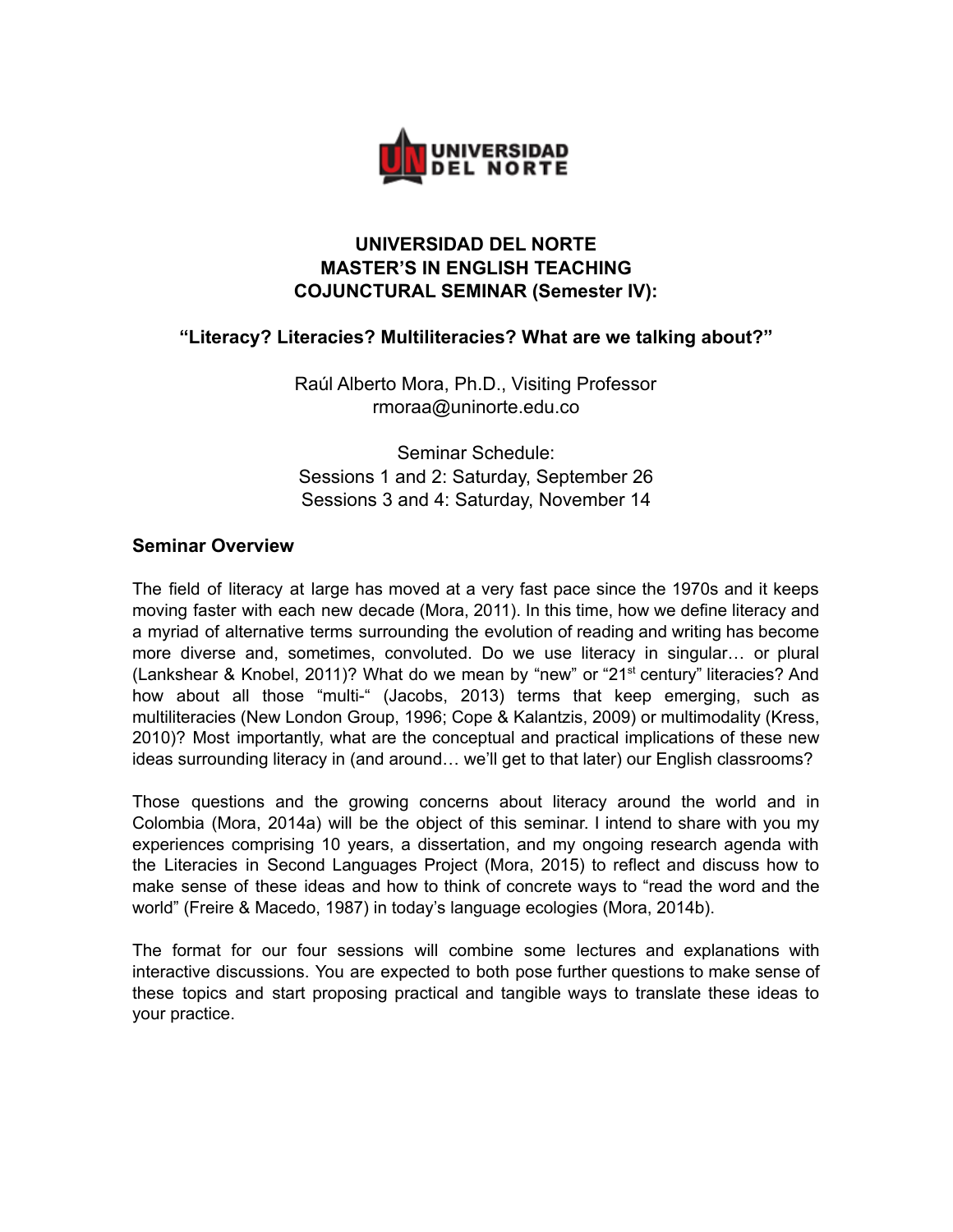# **Assignments**

I have proposed three assignments, intended to provide plenty of peer interaction and engagement with the concepts and digital tools of text production:

**Assignment 1 – Response Podcast (40% of final grade).** Response papers have been a very effective way to react to topics and literature over the years. In the spirit of this seminar, I have decided to combine response papers with the idea of podcasts. Students in the seminar should work in pairs or trios and develop a 10-15 minute podcast where you will develop an argument for the following question:

● What would it take for our curriculum at large to adapt some of the ideas about literacy we are discussing in the seminar?

You should reflect on this question in light of both the seminar readings *and* the other seminars from the MA program. You will record your podcast and upload it to Soundcloud, YouTube, etc. Make sure to send me the link to the podcast when it is ready!

**Assignment 2 - Literacy and multimodality around our classrooms: A multimodal essay (50% of final grade).** Both *New Literacy Studies* and *Multiliteracies* have embraced the notion of *multimodality* (Kress, 1997, 2000, 2010; Mejía-Vélez & Salazar Patiño, 2014; Mora, 2013, 2014a; Street, 2013) as a building block for a great deal of their work. In pairs or trios, you should prepare a multimodal essay that explains where and how you are discovering literacy and multimodality around your classroom. You may include interviews with colleagues or students, but you will need to have them sign a consent and release form for that purpose (in the case of children, you will need their parents to sign said forms). While your videos should include a healthy dose of images, sound, and video, it is also essential that you include plenty of narration that demonstrates a grasp of the fundamental concepts we are discussing in class (this is, after all, an academic exercise). Videos should be around 5 minutes in length. You should include all the readings from the on-site and virtual sessions (including the further readings) and reference all of them (APA style) in the credits.

**Assignment 3 – Micro-blogging pledge (10% of the final grade).** As a bookend and follow-up to the first two assignments, each of you must make a brief pledge and post in on social media. The pledge is just a short sentence (featuring some images for support) where you will point out *one very simple tweak* you intend to do in your classroom practice to incorporate the ideas from this seminar. You should post it on Twitter or Instagram and mention either the Twitter handle @lslp\_colombia or the Instagram handle @lslpcolombia (If you do not have either of these… well, you can always get your students involved in the task… in fact, I will give *extra* credit to those who do!). In the message, you should include the hashtag #myliteracypledgeis to introduce your statement.

## **Expectations**

**Classwork.** I expect all of you to be on time for both sessions. No assignments will be accepted after the due date without a proper excuse. The deadlines are set well in advance so check your personal or work schedules to ensure there are no conflicts. If you foresee a conflict, talk to me immediately so we can make proper arrangements. Each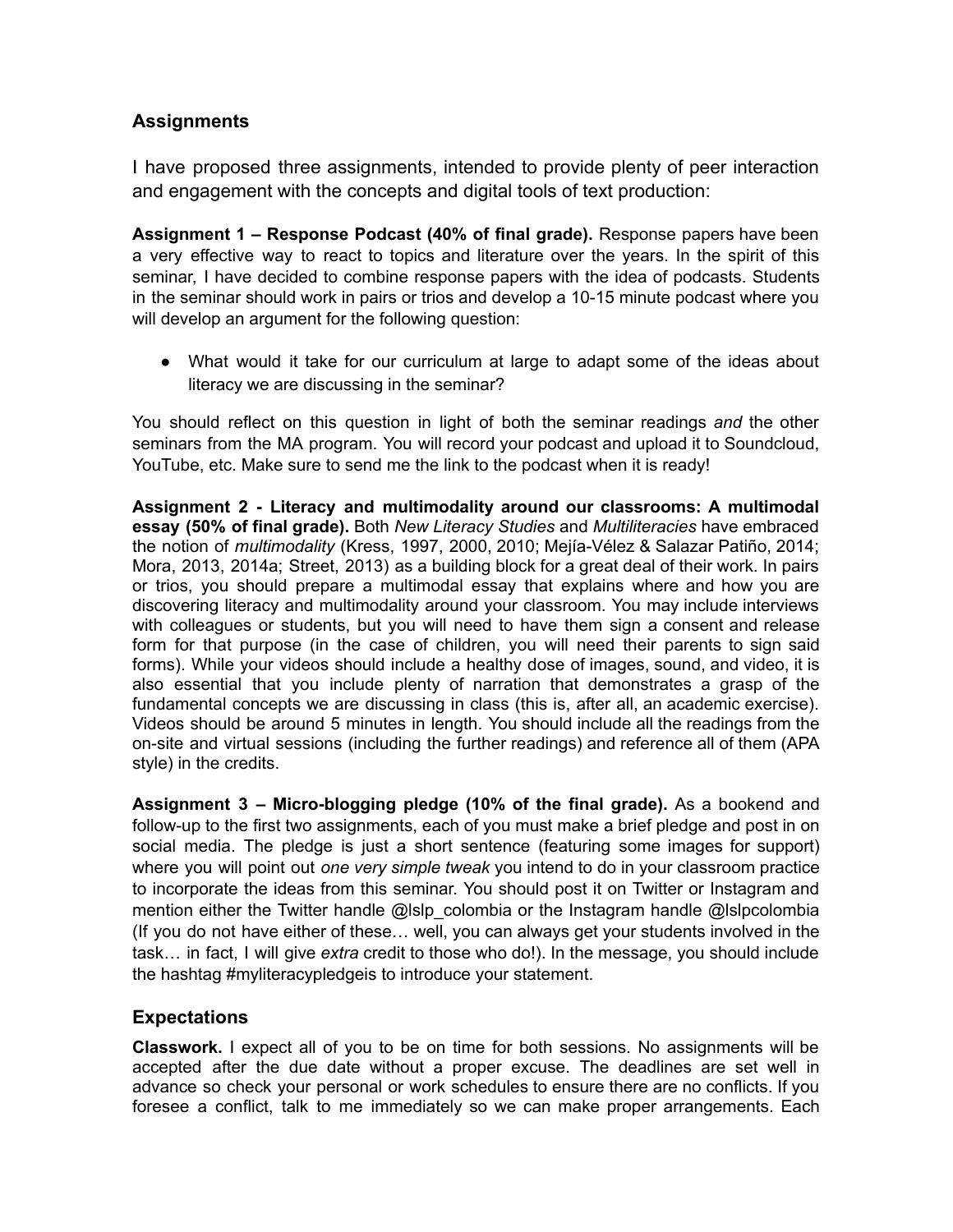assignment has specific guidelines for submission. Should you have any questions about the course, please e-mail me at [rmoraa@uninorte.edu.co](mailto:rmoraa@uninorte.edu.co)

**Participation.** Since all of you are teachers and this is a graduate-level course, I expect a high degree of professionalism and ethical behavior from all of you. I expect all of you to be prepared to participate in every class. This includes reading the assigned readings and documents and bringing all required resources at all times. All of you should be prepared to raise questions and issues as the result of your reading and the interactions with your instructor *and* each other. If you disagree with any ideas in class, feel free to say so in a proper fashion. To me, the classroom is a community of learners and scholars. Respectful interactions are important for the success of the academic exercises in which we will engage.

**Methodology.** You will engage in class work for 8 hours on both sessions of this seminar. You should also account for the time you will need to develop each assignment. The schedule features all the readings that you must read in preparation for each class. You will receive detailed instructions on how to go about your reading.

In addition, the course will engage you in the use of digital tools for both assignments. You should be mindful that there is a *learning curve* involved in this process and that is always *by design*. Be prepared, as I like to say, to "be learned" as you delve into the digital world.

**Ethical guidelines.** All assignments are to be original work. As a scholar, I abide by the highest standards of academic integrity, including strong stances against cheating and plagiarism. Guidelines against cheating and plagiarism in this course will follow any internal guidelines that Universidad del Norte has set in place for academic integrity, as well as existing Colombian copyright legislation, such as Ley 23 de 1986, specifically Article 31 ([http://www.cerlalc.org/documentos/colo23.htm\)](http://www.cerlalc.org/documentos/colo23.htm) and Ley 1032 de 2006 ([http://www.unal.edu.co/dib/cip/pi\\_ley\\_1032\\_2006.html\)](http://www.unal.edu.co/dib/cip/pi_ley_1032_2006.html). Please make sure to get yourselves acquainted with these laws.

### **Resources**

You will find all the necessary readings and handouts in a designated Dropbox folder. I will include links to the media in Scholar. It is is your duty to ensure you can access the site and resources by contacting me so that I can add your e-mail accounts. In addition to online resources, you are supposed to have a notebook/journal with you at all times. We will do extensive note-taking during the course.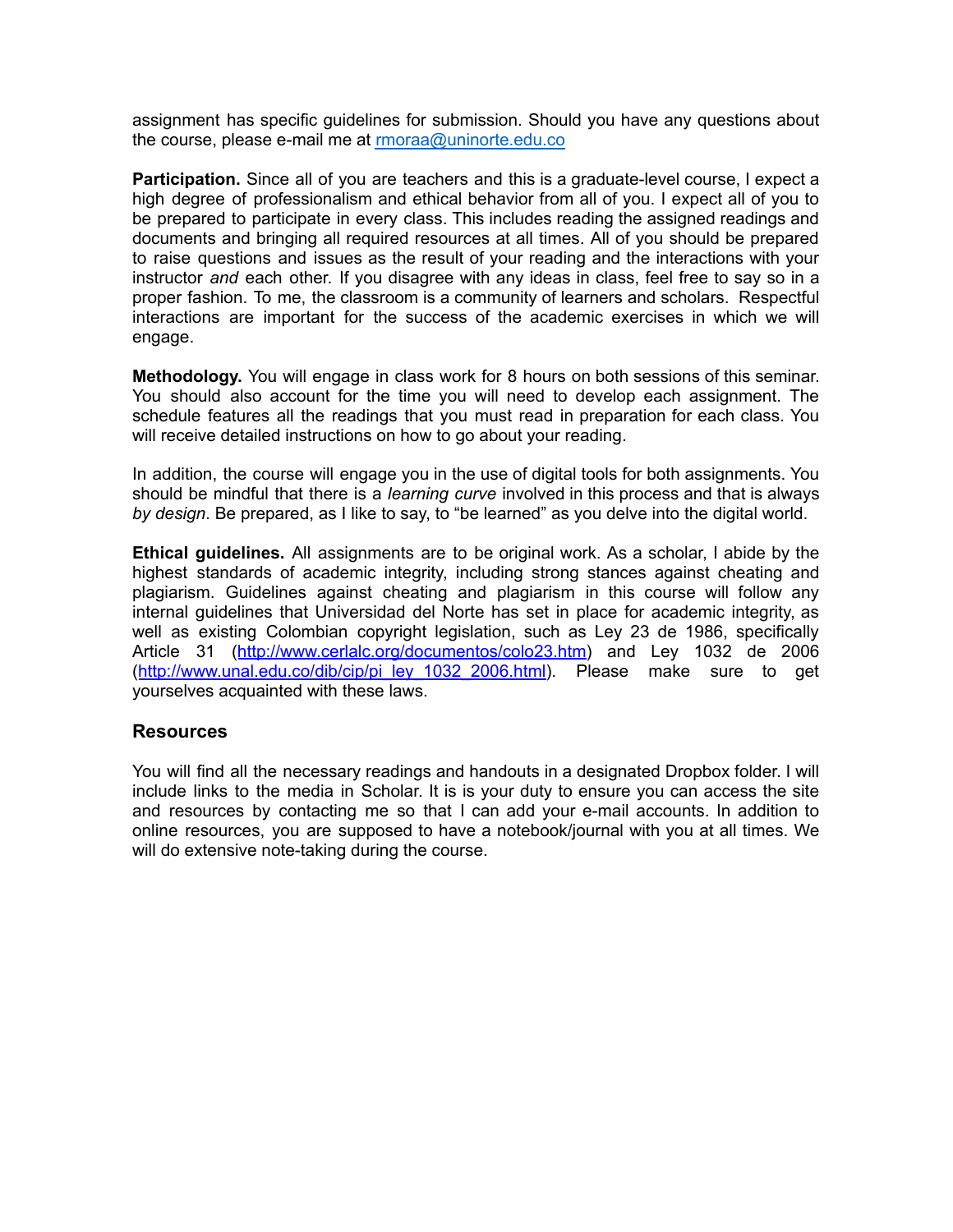# **Technology**

If you happen to have a laptop or tablet you can bring it to class as well (I suggest against phablets <sup>1</sup> or smartphones/iPhones, as reading these files from their screens can be a bit cumbersome at times). It is advisable to download the readings to your hard drives before the class. I am all about saving the trees, so I encourage you to go digital whenever possible. In the extreme case that you should need to print the readings, please do so on both sides of the sheet, print 2 pages per side of the sheet, or use scrap paper. Regarding the use of cell phones and smartphones, I kindly ask you to avoid using your phones/smartphones/iPhones/phablets as much as possible. We only meet for 6 hours in our allotted weekends, so unless we are talking about life-or-death situations in your lives (which may happen), I expect not to see any communication devices in your hands.

# **Communication Etiquette**

Learning how to communicate in writing is an important and necessary skill that all academics must develop in order to network effectively with other professionals. In many cases, a well-crafted e-mail is the difference between receiving a reply from faculty and researchers in other institutions and having your message deleted right away. Check the following websites with information about e-mail etiquette, and please keep these rules in mind for any and all academic communications, within this class and beyond:

- <http://owl.english.purdue.edu/owl/resource/636/01/>
- [http://thermaltoy.wordpress.com/2013/01/26/dr-who-or-professor-who-on-academic](http://thermaltoy.wordpress.com/2013/01/26/dr-who-or-professor-who-on-academic-email-etiquette/) [-email-etiquette/](http://thermaltoy.wordpress.com/2013/01/26/dr-who-or-professor-who-on-academic-email-etiquette/)
- <http://www.usm.edu/chemistry-biochemistry/e-mail-etiquette-adapted-academia>
- <http://web.cn.edu/kwheeler/documents/Academic%20Etiquette.pdf>
- http://akiraoconnor.org/2011/11/03/e-mail-etiquette-how-to-make-contact-with-acad emics/
- http://science.kennesaw.edu/~hmattord/email.htm
- http://www.101emailetiquettetips.com/
- http://office.microsoft.com/en-us/outlook-help/12-tips-for-better-e-mail-etiquette-HA 001205410.aspx
- http://www.emailreplies.com/

## **Schedule of Activities and Resources**

## **Session 1: September 26, 8:00 to 12:00**

## *Part 1: Introducing the idea of "literacy"*

- Harste, J. C., & Vasquez, V. (2011, September 4). What do we mean by literacy now: Critical curricular implications. [Webinar]. In *Global Conversations in Literacy Research Web Seminar Series*. Retrieved from [Rea](https://www.youtube.com/watch?v=mbNNivcHGFY)
- Mora. R. A. (2014d). Literacy. *LSLP Micro-Papers, 7*. Available from [http://www.literaciesinl2project.org/uploads/3/8/9/7/38976989/lslp-micro-paper-7-lite](http://www.literaciesinl2project.org/uploads/3/8/9/7/38976989/lslp-micro-paper-7-literacy.pdf) [racy.pdf](http://www.literaciesinl2project.org/uploads/3/8/9/7/38976989/lslp-micro-paper-7-literacy.pdf)
- Street, B. V. & Lefstein, A. (2007). *Literacy: An advanced resource book.* London, UK: Routledge.

 $1$  Phablet: a portmanteau of the words Phone  $+$  Tablet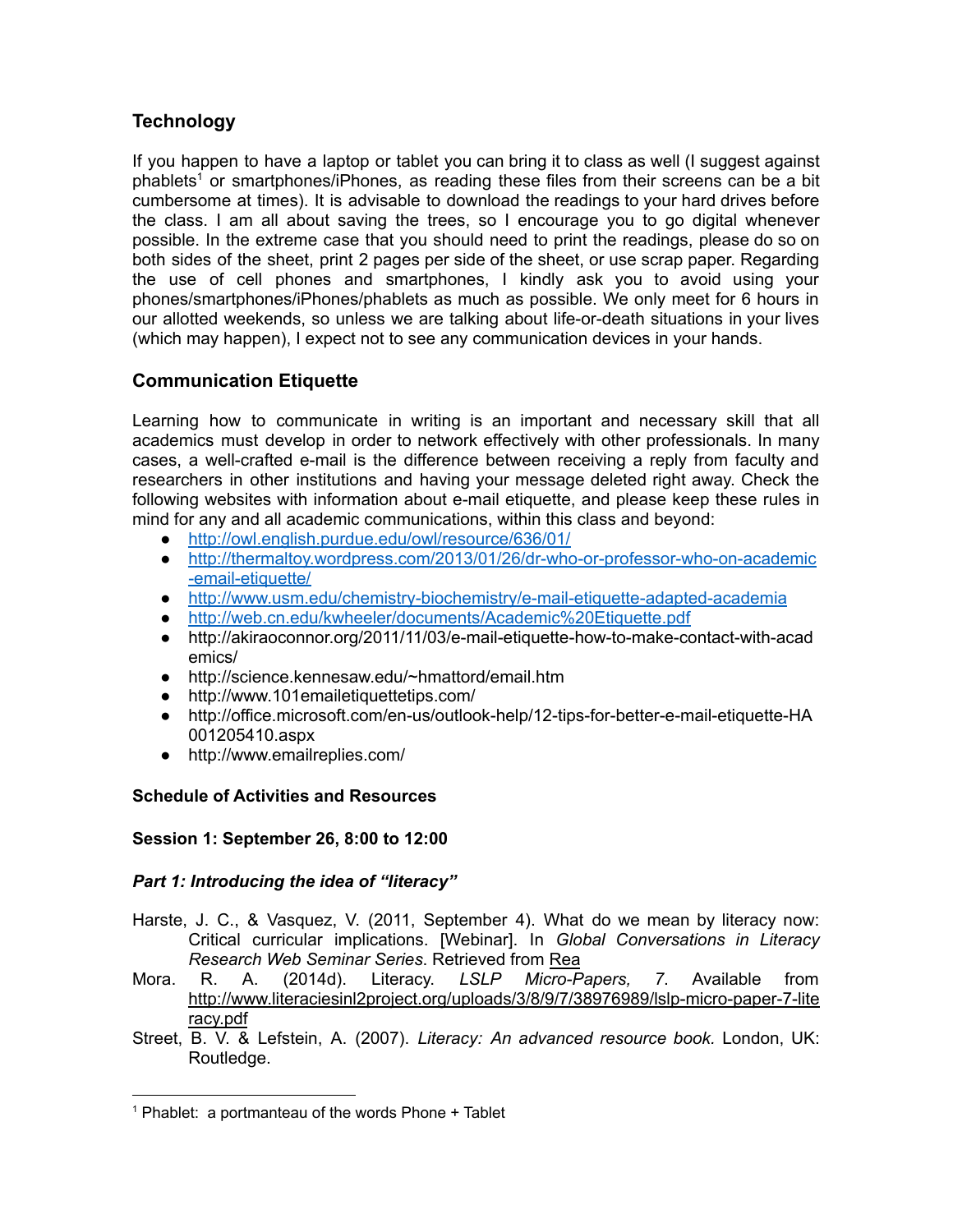### *Part 2: Navigating the terminology*

- Cañas, C. & Ocampo, A. P. (2014). Multiliteracies. *LSLP Micro-Papers, 8*. Available from <http://srgl2upb.wix.com/lslp-medellin#!lslp-micro-papers/c11n9>
- Knobel, M. & Lankshear, C. (2014). Studying new literacies. *Journal of Adolescent & Adult Literacy, 58*(2), 97-101. doi:10.1002/jaal.314
- Jacobs, G. E. (2013b). Multi, digital, or technology? Seeking clarify of teaching through a clarity of terms. *Journal of Adolescent & Adult Literacy, 57*(2), 99-103. doi:10.1002/JAAL.227
- Mejía-Vélez, M. C. & Salazar Patiño, T. (2014). Multimodality. *LSLP Micro-Papers, 4*. Available from <http://srgl2upb.wix.com/lslp-medellin#!lslp-micro-papers/c11n9>
- O'Byrne, W. I. (2014). Empowering learners in the reader/writer nature of the digital informational space. *Journal of Adolescent & Adult Literacy, 58*(2), 102-104. doi:10.1002/jaal.337
- Rowsell, J. & Walsh, M. (2008). Rethinking literacy education in new times: Multimodality, multiliteracies, and new literacies. *Brock Education, 21*(1), 53-62.

#### **Session 2: September 26, 13:00 to 17:00**

#### *Part 3: New Literacies in the Classroom*

- Bailey, N. M. (2009). "It makes it more real": Teaching new literacies in a secondary English classroom. *English Education, 41*(3), 207-234.
- Compton-Lilly, C. F. (2009). What can New Literacy Studies offer to the teaching of struggling readers? *The Reading Teacher, 63*(1), 88-90. doi:10.1598/RT.63.1.10
- Lai, S-J & Tseng, M-i. L. (2011). Taking an ecological view to research Taiwanese EFL students' English literacy learning. *Asian EFL Journal, 13*(3), 301-330
- Street, B. (2013a). Multimodality and New Literacy Studies. What does it mean to talk about 'texts' today. In *ML2 Open Lecture Series*. Retrieved from <http://vimeo.com/88937627>
- Street, B. (2013b). New Literacy Studies. In M. Grenfell, D. Bloome, C. Hardy, K. Pahl, J. Rowsell, & B. Street (Eds.), *Language, Ethnography, and Education: Bridging New Literacy Studies and Bourdieu.* New York, NY: Routledge.
- White, J. W. & Hungerford-Kresser, H. (2014). Character journaling through social networks: Exemplifying tenets of the New Literacy Studies. *Journal of Adolescent & Adult Literacy, 57*(8), 642-654. doi:10.1002/jaal.306

### *Part 4: Multimodality*

- Hundley, M. & Holbrook, T. (2013). Set in stone or set in motion? Multimodal and digital writing with preservice English teachers. *Journal of Adolescent & Adult Literacy, 56*(6), 500-509. doi:10.1002/jaal.171
- Kress, G. (2010). *Multimodality: A social semiotic approach to contemporary communication.* London, UK: Routledge.
- Serafini, F. (2011). Expanding perspectives for comprehending visual images in multimodal texts. *Journal of Adolescent & Adult Literacy, 54*(5), 342-350. doi:10.1598/JAAL.54.5.4
- Vasudevan, L. & Reilly, M. A. (2013). In the middle of something: Reflections on multimodal inquiry as artful bricolage. *Journal of Adolescent & Adult Literacy, 56*(6), 455-459. doi:10.1002/JAAL.165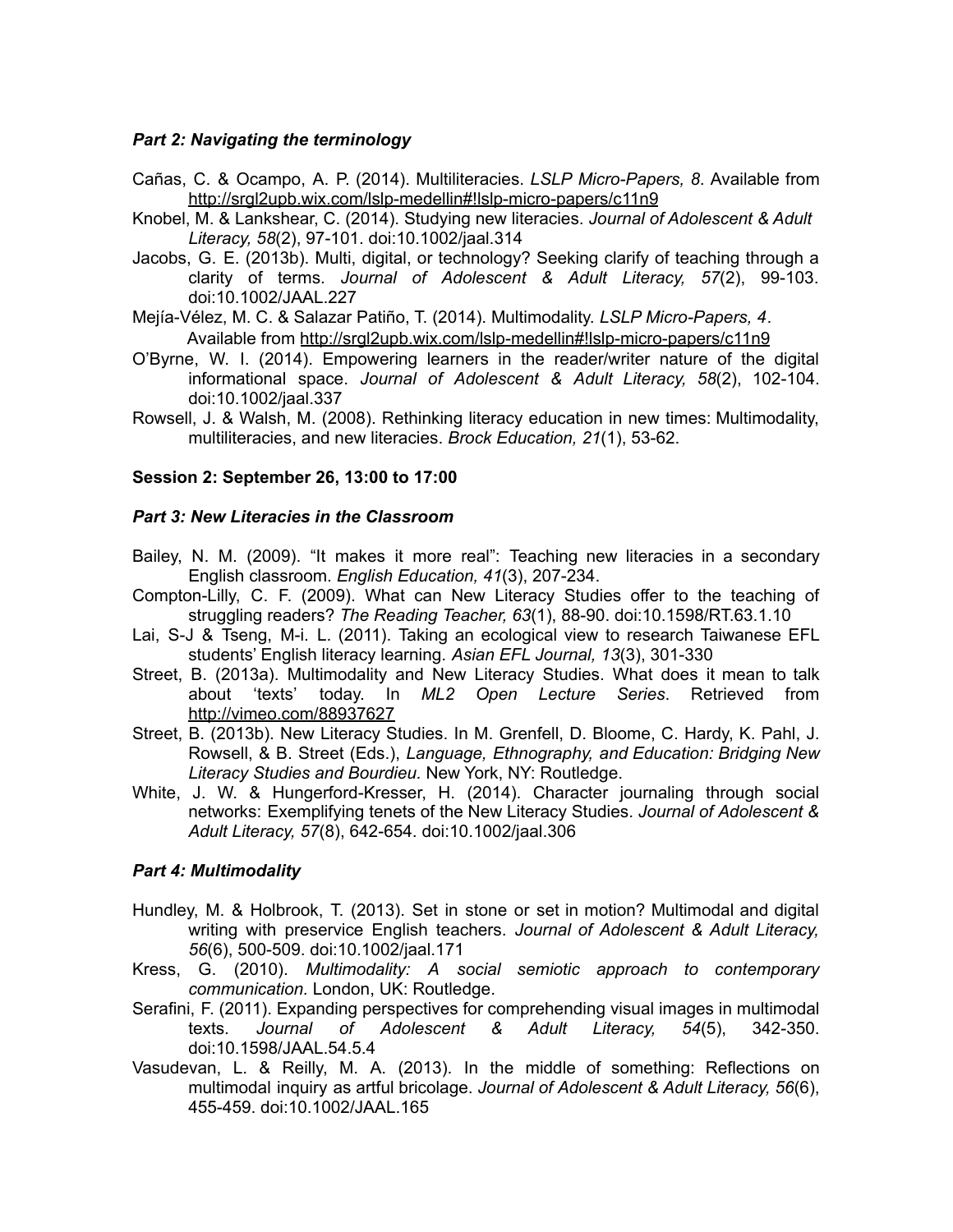- Grabill, J. T. & Hicks, T. (2005). Multiliteracies meet methods: The case for digital writing in English education. *English Education, 37*(4), 301-311.
- Guth, S. & Helm, F. (2012). Developing multiliteracies in ELT through telecollaboration. *ELT Journal, 66*(1), 42-51. doi:10.1093/elt/ccr027
- Seglem, R., Witte, S., & Beemer, J. (2012). 21st century literacies in the classroom: creating windows of interest and webs of learning. *Journal of Language and Literacy Education* [Online], *8*(2), 47-65.

#### **Session 3: November 14, 8:00 to 12:00 (NOTE: Readings in boldface are required for class discussion)**

### *Part 5: Multiliteracies*

- Angay-Crowder, T., Choi, J., & Yi, Y. (2012). Putting multiliteracies into practice: Digital storytelling for multilingual adolescents in a summer program. *TESL Canada Journal/Review TESL du Canada, 30*(2), 36-45.
- **Cope, B. & Kalantzis, M. (2009). "Multiliteracies": New literacies, new learning.** *Pedagogies: An International Journal, 4***(3), 164-195. doi:10.1080/15544800903076044**
- New London Group (1996). A pedagogy of multiliteracies: Designing social futures. *Harvard Educational Review, 66,* 60-92.

#### **Jacobs, G. E. (2013a). Designing assessments: A Multiliteracies approach.** *Journal of Adolescent & Adult Literacy, 56***(8), 623-626. doi :10.1002/JAAL.189**

### *Part 6: Digital Literacies*

Beavis, C. (2014, March 16). Living in a digital world: Literacy, learning, and videogames. [Webinar]. In *Global Conversations in Literacy Research Web Seminar Series*. Retrieved from [https://www.youtube.com/watch?v=j1yBo6h1\\_GI](https://www.youtube.com/watch?v=j1yBo6h1_GI)

**Celiński, P. (2014). Digital literacy: From receiving to making media.** *ML2 Open Lecture Series, 5.* **Retrieved from <https://vimeo.com/channels/ml2/106219302> and <https://vimeo.com/channels/ml2/106218793>**

- González, C. A. (2014). Digital Literacies. *LSLP Micro-Papers, 5*. Available from <http://srgl2upb.wix.com/lslp-medellin#!lslp-micro-papers/c11n9>
- **Hicks, T. & Turner, K. H. (2013). No longer a luxury: Digital literacy can't wait.** *English Journal, 102***(6), 58-65.**
- **Mora, R. A. (2014b) Rethinking the intersection between technology, digital literacies and language ecologies.** *ENLETAWA Journal, 7***, 115-128.**

**Session 4: November 14, 13:00 to 17:00 (NOTE: Readings in boldface are required for class discussion)**

#### *Part 7: New Literacies, New Calls for Action*

Comber, B. (2015, February 1). Literacy, place and pedagogies of possibility [Webinar]. In *Global Conversations in Literacy Research Web Seminar Series*. Retrieved from <http://youtu.be/4-eYFc8mi7o>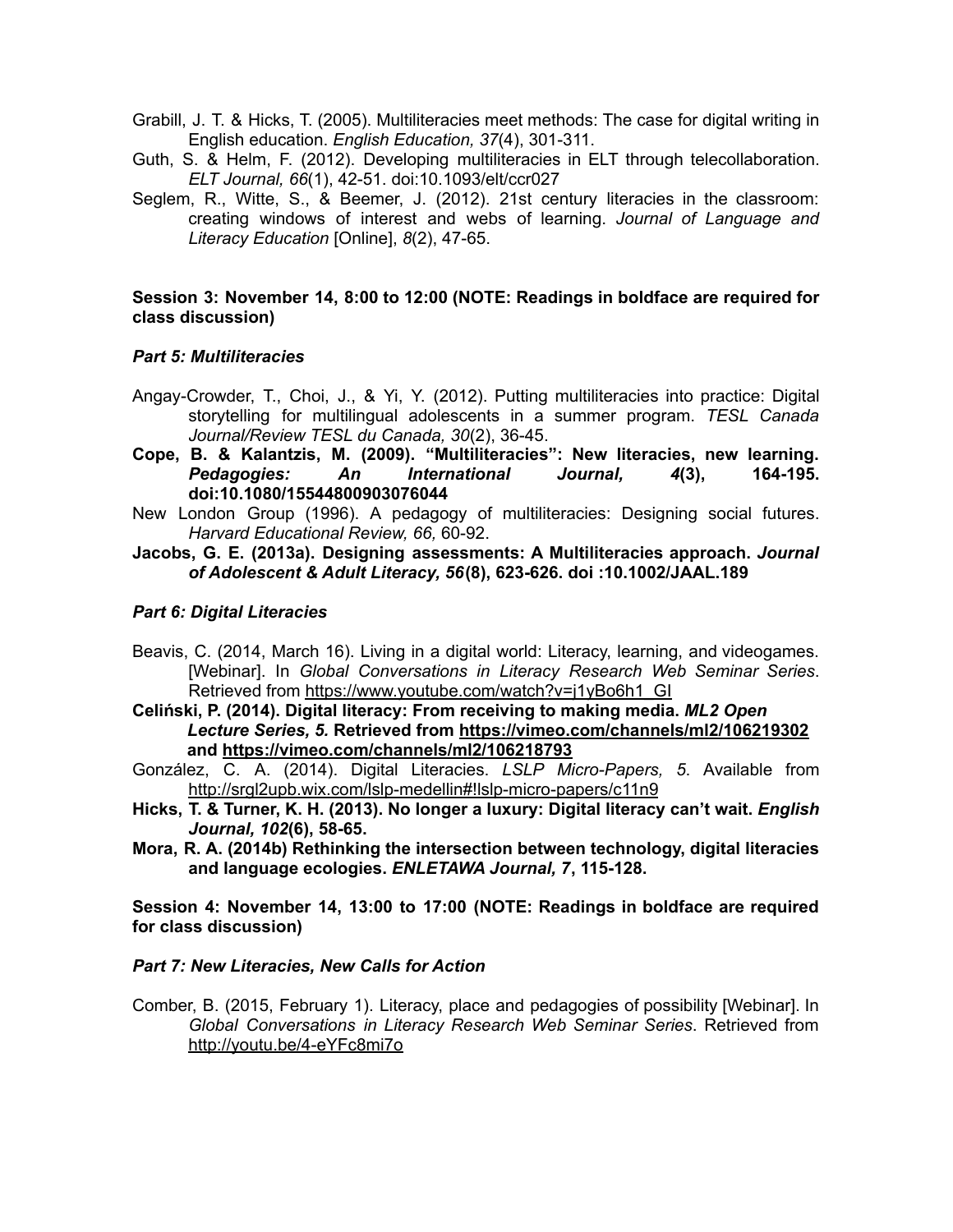- Mora, R. A. (2015). City literacies in second languages: New questions for policy and advocacy. Journal of Adolescent & Adult Literacy, 59(1), 21-24. doi:10.1002/jaal.440
- **Mora, R. A. (2015b, April 12). Revisiting today's language ecologies: New questions about language use and literacy practices. [Webinar]. In** *Global Conversations in Literacy Research Web Seminar Series***. Retrieved from <http://youtu.be/CMLnXwx3lRY>**
- **Morrell, E. (2012). 21 st -century literacies, critical media pedagogies, and language arts.** *The Reading Teacher, 66***(4), 300-302. doi:10.1002/TRTR.01125**

## **Additional resources**

Websites featuring ongoing research on literacies:

- Global Conversations in Literacy Research (GCLR) An initiative by Dr. Peggy Albers and her doctoral research assistants at Georgia State University, GCLR features webinars by some of the leading literacy researchers in the world, making it an excellent resource to learn about the current issues in the field. Some GCLR webinars are actually class resources for this course! You can access GCLR at <https://globalconversationsinliteracy.wordpress.com/> and and <https://www.youtube.com/channel/UCay7UB8Mm5SpRnPy6Mxl5Gg/feed>
- $\bullet$  New Learning  $-$  A website documenting the literacy research by Dr. Mary Kalantzis and Dr. Bill Cope (University of Illinois at Urbana-Champaign), including research on multiliteracies, the Learning by Design project, and other materials – <http://newlearningonline.com>
- New Media Literacies A website by Dr. Henry Jenkins (University of Southern California), which documents research efforts toward participatory use of media from a critical standpoint – <http://www.newmedialiteracies.org/>
- New Literacies Research Lab A website for the New Literacies Research led by Dr. Donald Leu (University of Connecticut), focusing on the changing nature of reading in the digital world – <http://www.newliteracies.uconn.edu/>
- $\bullet$  Everyday literacies  $-$  A website featuring selected resources from the work of Dr. Michele Knobel (Montclair State University) and Dr. Colin Lankshear (Mount St. Vincent University) – <http://everydayliteracies.net/>
- $\bullet$  Initiative for 21<sup>st</sup> Century Literacies Research A project led by Dr. Shelbie Witte (Florida State University) to engage in research about what it means to talk about literacy today – <http://www.initiativefor21research.org/>
- Literacies in Second Languages Project (LSLP) This initiative, housed at UPB-Medellín, is currently researching how to make better sense of the literacies that are present in our city and our schools. You will also find our LSLP Micro-Papers there. – <http://literaciesinl2project.org>
- My own website features more ideas to use literacies in second languages. Please visit <http://www.elpatronhimself.net/teaching.html> for more examples.

Social Networking Sites about literacy:

- Language, Literacy & Identity Interest Group on Google+ <https://plus.google.com/u/0/communities/114435711930819046310>
- New Literacies Collaborative at NC State University Facebook Group <https://www.facebook.com/groups/111870137568/>

Examples of Working Papers series in literacy and TESOL: